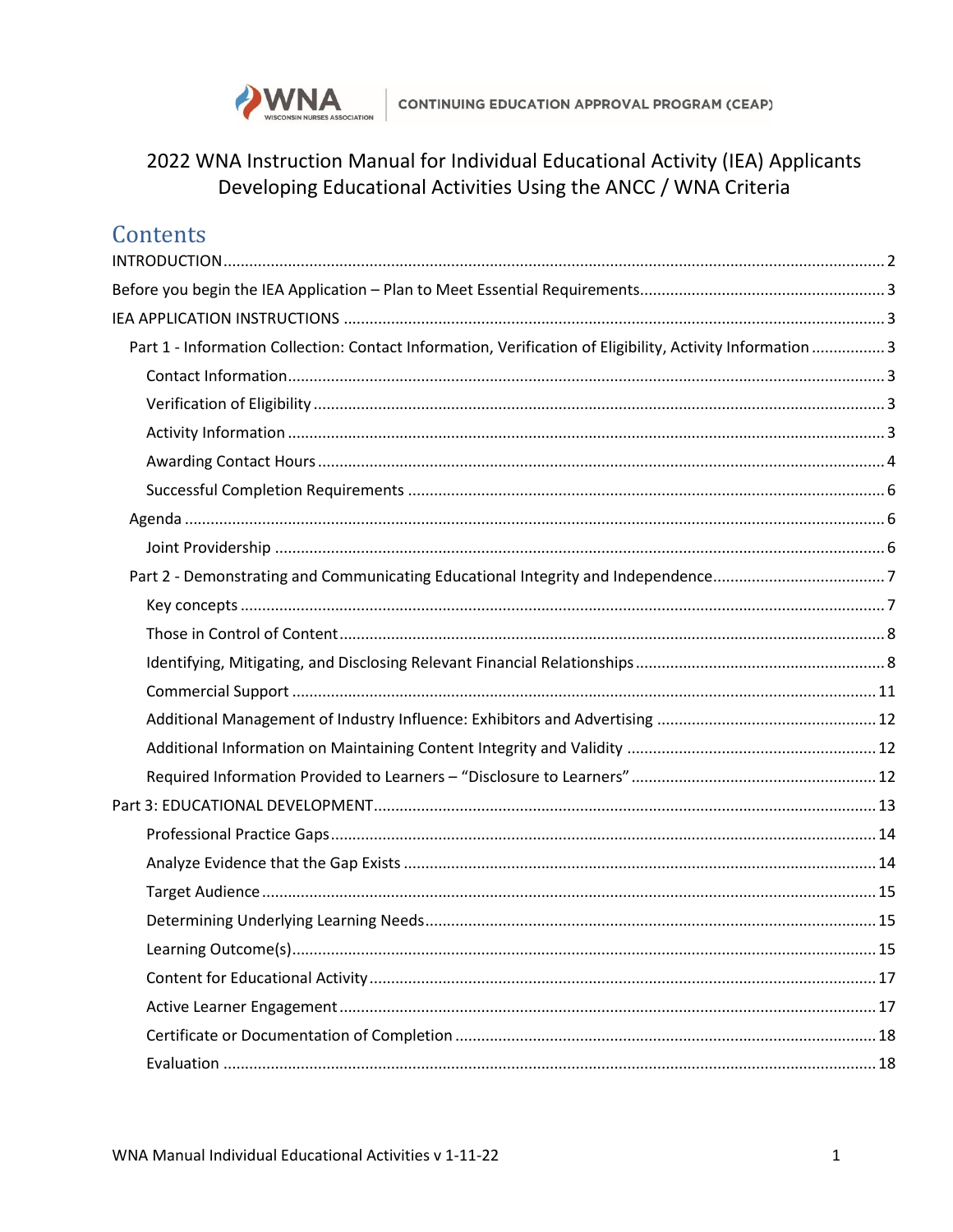

# 2022 WNA Manual for Individual Educational Activity (IEA) Applicants Developing Educational Activities Using the ANCC / WNA Criteria

Based on the 2015 ANCC Criteria as adopted by Wisconsin Nurses Association Copyright ©2021 by Wisconsin Nurses Association, Madison, Wisconsin

# <span id="page-1-0"></span>INTRODUCTION

*First time applicants – You must contact the WNA Accredited Approver Program Director before completing the application: [wnanprl@wisconsinnurses.org.](mailto:wnanprl@wisconsinnurses.org)* 

*All applicants – see the WNA website or contac[t megan@wisconsinnurses.org](mailto:megan@wisconsinnurses.org) for deadlines, fees, and any application questions unrelated to educational content.*

#### *Legal Preamble*

Some information in this manual is used with permission and taken directly from the American Nurses Credentialing Center 2015 ANCC PRIMARY ACCREDITATION PROVIDER APPLICATION MANUAL, Copyright © 2015 by American Nurses Credentialing Center, Silver Spring, Maryland, 2015 edition. *A subsidiary of the American Nurses Association.* (Hereafter, "ANCC MANUAL.") This WNA IEA MANUAL does not include all information contained in the 2015 ANCC MANUAL, such as background information and information pertaining only to accredited providers.

#### *Review Documents, Timeframes, and Approval Durations*

- A. Please see the WNA website for all documents to complete and submit for the "Individual Educational Activity Application" (IEA Application) review process, including the IEA Application and all attachments listed throughout the Application.
- B. The application review process generally takes approximately six weeks.
- C. The Nurse Planner will be notified about approval or denial of the application via email by the WNA Accredited Approver Program Director.
- D. Approval is never given retrospectively. This means past activities are **not** eligible for contact hours.
- E. WNA approves individual educational activities for two years.
- F. Activities on emerging clinical topics (e.g., COVID) may be approved for less than two years.
- **G. If you are planning an educational activity in one presentation format (e.g., live webinar) and later decide to add another format for the same presentation (e.g., recorded webinar) this is considered two separate activities. You must notify the WNA office, complete brief application addendum information, pay an amended activity fee, and receive a separate approval number for any additional activity formats. WNA is required to track and report these as separate, distinct activities.**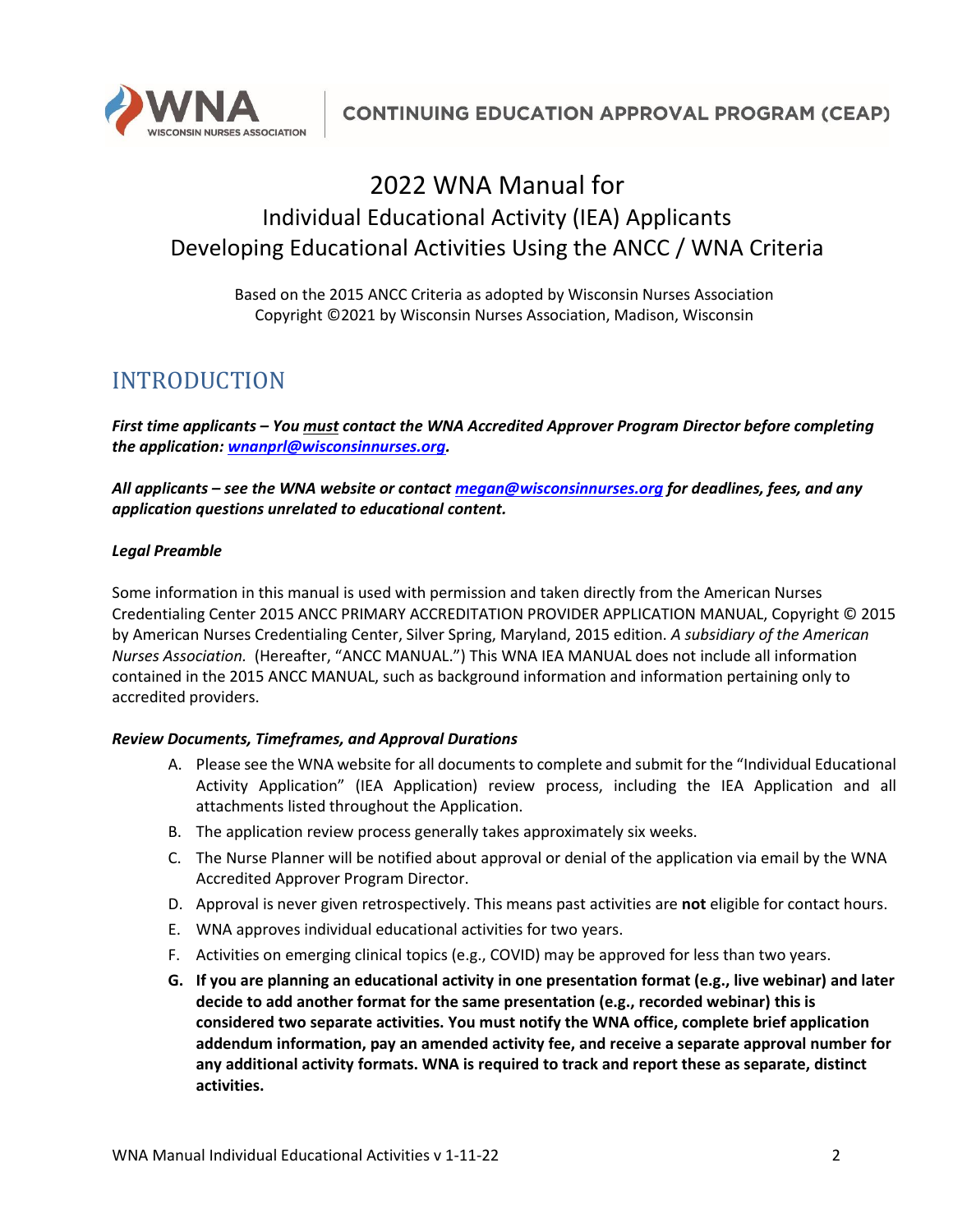# <span id="page-2-0"></span>Before you begin the IEA Application – Plan to Meet Essential Requirements

#### *Eligibility Requirements*

You may apply to WNA for nursing contact hour approval if the following are in place:

- A. A qualified nurse planner (NP) is directly involved in the planning of the educational activity. The NP must be an **RN with a BAN or BSN degree or higher in nursing.**
- B. Two or more people are on the planning committee for the education.
- C. At least one "content expert" (subject matter expert) is on the planning committee.
- D. You are not representing an "Ineligible Company" See [https://accme.org/accreditation](https://accme.org/accreditation-rules/standards-for-integrity-independence-accredited-ce/eligibility)[rules/standards-for-integrity-independence-accredited-ce/eligibility](https://accme.org/accreditation-rules/standards-for-integrity-independence-accredited-ce/eligibility) for definition.
- E. Your educational activity meets the definition of Nursing Continuing Professional Development.

#### *Planning Committee Requirements – "Nurse Planner" and Content Expert*

To develop a Nursing Continuing Professional Development ("NCPD") activity, you **must have an RN with a BAN or BSN degree or higher in nursing on the planning team.** This must be an educational background, not an equivalent certification in the US. That person is the "Nurse Planner" for the activity. One other person needs to be on the planning team with the nurse planner. At least one member of a planning team needs to be a "content expert" (subject matter expert).

WNA will communicate about the activity with the nurse planner, as the nurse planner is responsible for planning the activity using the ANCC / WNA criteria and is accountable to WNA for all aspects of the learning activity.

# <span id="page-2-1"></span>IEA APPLICATION INSTRUCTIONS

If you see a paperclip symbol in the Application, it means you need to attach a document to complete the requirements.

# <span id="page-2-2"></span>Part 1 - Information Collection: Contact Information, Verification of Eligibility, Activity Information

<span id="page-2-3"></span>Contact Information *- If you have questions on this section, please contac[t wnanprl@wisconsinnurses.org.](mailto:wnanprl@wisconsinnurses.org)* 

<span id="page-2-4"></span>Verification of Eligibility – See above, "Plan to Meet Essential Requirements" for an overview of eligibility requirements. These questions are designed to ensure only eligible companies apply for contact hours.

Follow the instructions in the application section, "Verification of Eligibility to Provide Nursing Contact Hours" and contact WNA as indicated in the application. Be sure to sign and date the "Nurse Planner Attestation," indicating nursing accountability for the educational activity.

<span id="page-2-5"></span>WNA Manual Individual Educational Activities v 1-11-22 3 Activity Information – This section helps identify the specific format(s) of your educational activity from many possible activity formats. There are frequently questions about two of the formats described below.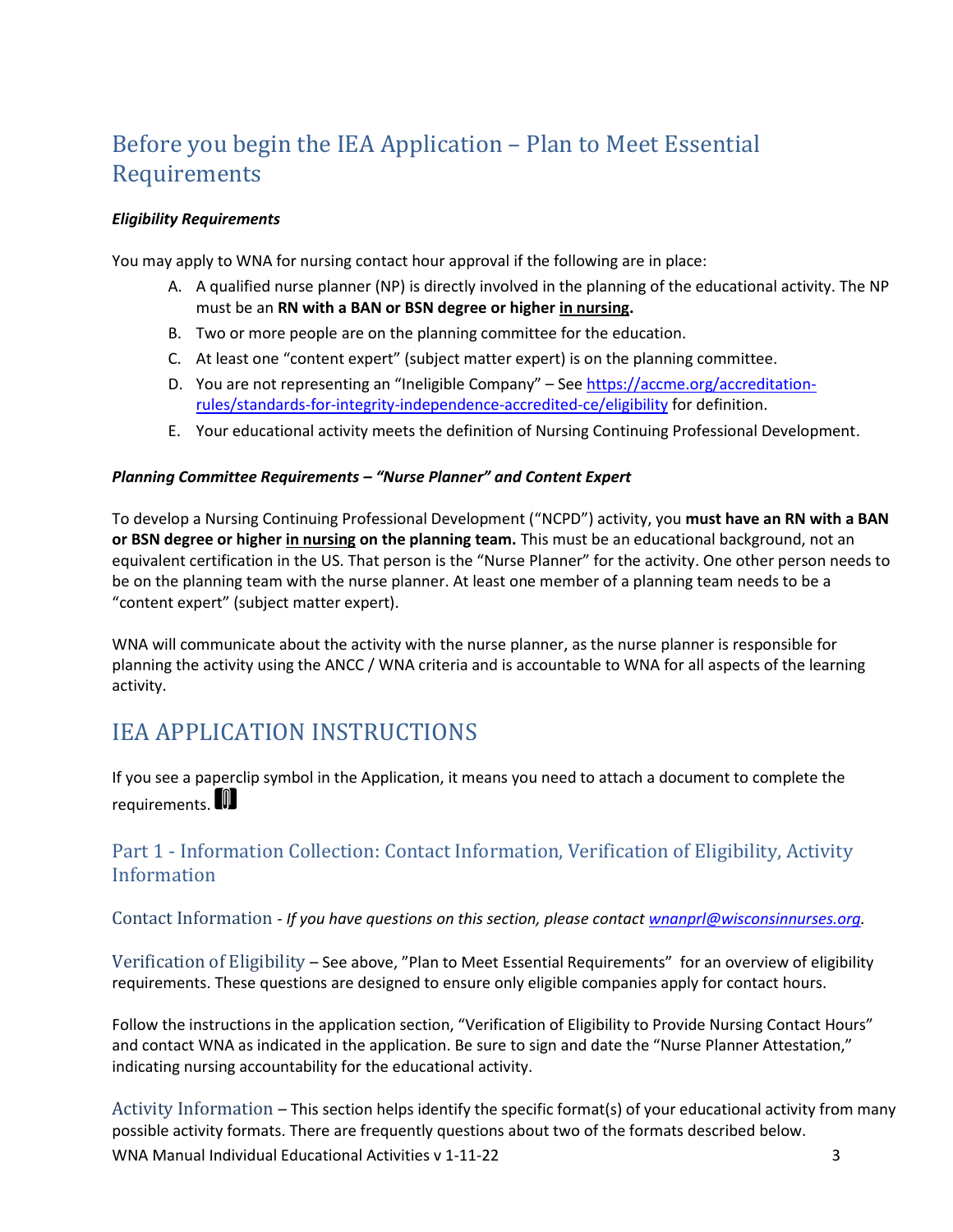#### **Key points:**

A. If you have questions about the formats listed in the application, please contact WNA.

B. In the application, indicate all formats that apply to the activity being planned.

## *What is a "Blended Activity?"*

A "Blended" activity is one educational activity format that requires participants to complete both live and on-demand content to earn contact hours. The live content and on-demand content are not the same material in a choice of two different formats. The Blended activity is a combination of live instruction and written or online work, both required for the participant to earn contact hours.

### *What is an "Enduring Material" and what special "rules" apply to enduring materials?*

- A. "Enduring materials" are learning activities that are not live, such as a posted webinar or written self-study. They are "on-demand" and "learner paced."
- B. The expiration date of enduring material must be provided to the learners.
- **C. The expiration date is the date after which contact hours may no longer be offered. No certificates may be issued after the expiration date. Participants must complete the learning activity by that date.**
- D. The enduring material is approved for two years, at which time the content must be reviewed by the applicant for relevance and an application for another two year approval cycle must be submitted to WNA.
- E. Activities on emerging clinical topics (e.g., COVID) may be approved for less than two years.
- F. An applicant may submit an activity in only an "Enduring Material" format (use IEA Application) or along with a live activity (use IEA Application for live activity format and "Addendum for Enduring Materials," for the Enduring Material format.

# <span id="page-3-0"></span>Awarding Contact Hours

### **Key points:**

- A. Calculation of the number of contact hours must be logical and defensible.
- B. Only calculate contact hours for educational content.
- C. You may calculate contact hours to the 0.00 decimal, or you may round up or down to the nearest quarter hour. All sessions within an educational activity must use the same method for calculating either calculating to the exact 0.00 decimal or rounding.
- D. Contact hours for written Enduring Materials are determined differently than for live activities.
- E. Contact hours may never be awarded retroactively except for a pilot study of the educational content. Please contact [wnanprl@wisconsinnurses.org](mailto:wnanprl@wisconsinnurses.org) for specific information.

### **Contact hours may be awarded for:**

- Overview of content during introduction to educational activity, such as review of agenda or outcomes.
- Educational content
- Evaluation and/or post-test time
- Pre-work or post-work that is a planned part of the educational activity requirements.
- Advising on technical information related to using virtual platforms to receive the educational content (e.g., explaining how to annotate if needed during session to engage with educational content).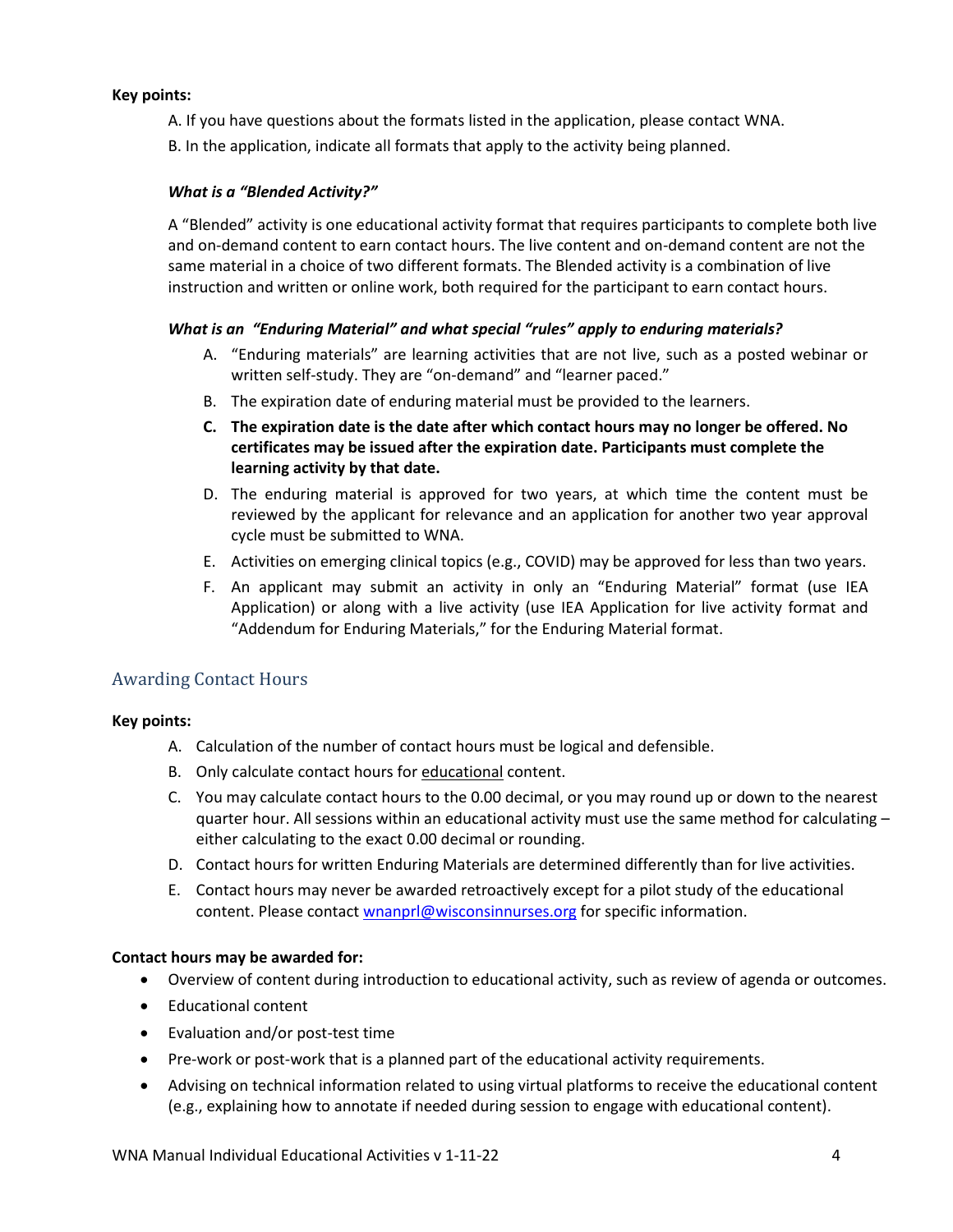#### **Contact hours may not be awarded for non-educational time:**

- Breaks of any length
- Meals of any length (if meal is during a live presentation and not served to the table, subtract time for the participant to leave their seat and obtain the meal)
- Introduction to the educational activity that does not address content, such as general welcome statements or "house-keeping" details
- Time to visit exhibits (live or virtual) or directions for how to do so

#### **Contact hours for live activity formats (in-person or virtual) are calculated in one of two ways:**

A. Exact number of contact hours to the 0.00 level of accuracy.

- Divide the number of educational content minutes by 60 minutes to get the number of contact hours.
- B. Rounded DOWN or UP to the quarter hour based on number of minutes of educational content.
	- The second method is most often used when other credit types are offered that round to the nearest quarter hour (e.g., CME). Method #2:

| Exact number of        | Number of Exact Contact | Round Up or Down        | Number of              |
|------------------------|-------------------------|-------------------------|------------------------|
| content minutes past   | <b>Hours</b>            | to nearest quarter hour | <b>Rounded Contact</b> |
| the hour or before the |                         |                         | <b>Hours</b>           |
| hour:                  |                         |                         |                        |
| $1 - 8$                | $X.02 - X.13$           | Down                    | X.0                    |
| $9 - 14$               | $X.15 - X.25$           | Up                      | X.25                   |
| $15 - 22$              | $X.25 - X.37$           | Down                    | X.25                   |
| $23 - 30$              | $X.38 - X.5$            | Up                      | X.5                    |
| $31 - 38$              | $X.57 - X.63$           | Down                    | X.5                    |
| $39 - 45$              | $X.65 - X.75$           | Up                      | X.75                   |
| $46 - 53$              | $X.77 - X.88$           | Down                    | X.75                   |
| $54 - 60$              | $X.9 - X.0$             | Up                      | X.0                    |

#### **Examples of rounding contact hours:**

- Your educational activity has 2 hours and 22minutes of educational content. Exact number of contact hours = 2.37. Round DOWN to 2.25 rounded contact hours.
- Your educational activity has 2 hours and 23 minutes of educational content. Exact number of contact hours = 2.38 Round UP to 2.5 rounded contact hours.

#### **Calculating contact hours for written Enduring Materials:**

For written educational content, calculation of contact hours cannot be based on a specific "presentation" time.

#### **Examples of how contact hours for written materials may be calculated:**

• A small group completes the assigned material. Each individual keeps track of their completion time. The Nurse Planner averages the completion times and assigns that number of contact hours for completing the activity.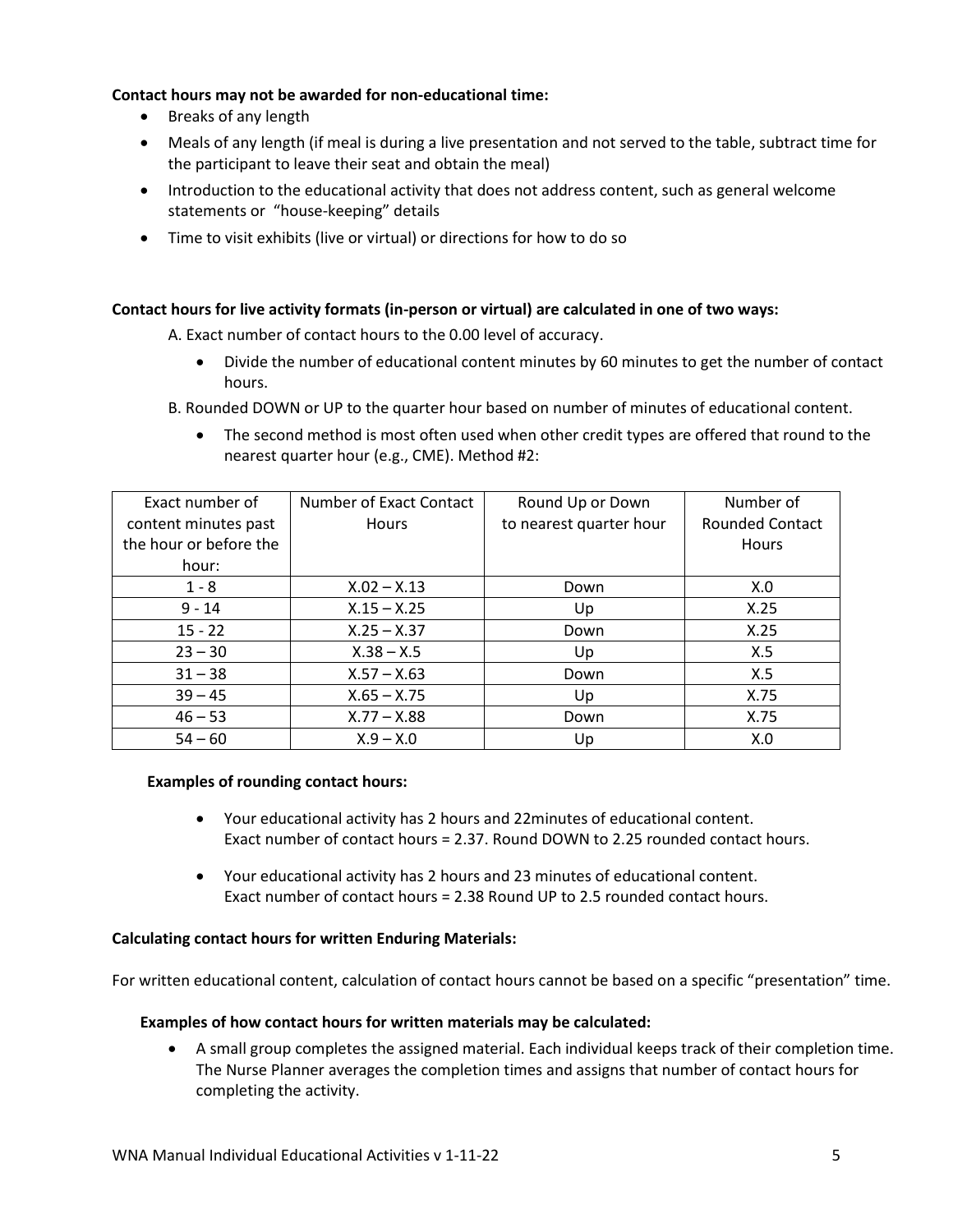- The Mergener Formula may be used. This method calculates contact hours based on word count, level of difficulty, and number of questions. The formula calculator can be found by an Internet search. At the time of this publication, the formula calculator can be found at: [http://touchcalc.com/calculators/mergener.](http://touchcalc.com/calculators/mergener)
- Other methods may be used if they determined by WNA to be logical and defensible.

# <span id="page-5-0"></span>Successful Completion Requirements

#### **Key points:**

- A. The Nurse Planner determines the criteria that participants must meet to successfully complete the educational activity. These "successful completion requirements" are determined by considering what participants need to do to achieve the educational activity outcome(s).
- B. Examples of successful completion requirements are listed in the application.
- C. Credit for partial attendance depends on if outcomes can be achieved with partial attendance. Can a participant miss parts of the activity or sessions of the activity and still achieve the outcomes? Will the content make sense if the participant does not attend the total educational activity? If so, awarding contact hours for partial attendance might be okay.
- D. If contact hours are awarded for partial attendance, the activity provider must track the specific number of contact hours awarded to each participant.

# <span id="page-5-1"></span>Agenda

#### **Key Points:**

- A. An agenda must be included if the activity is two hours in length or longer.
- B. An agenda includes:
	- Start and end times of each session or topic area
	- Title of each session or topic area
	- Presenter names and credentials for each session or topic area

*In addition to an agenda, WNA may request a content outline during the review process if needed to better understand the presentation content.* 

### <span id="page-5-2"></span>Joint Providership

#### **Key Points:**

- A. "Joint Providership" is the term used for planning educational activities collaboratively with other organizations as a partner in the development of the activity.
- B. The IEA Applicant is referred to as the "provider" of the educational activity; any other planning organization is referred to as a "joint provider."
- C. There are special "rules" for joint providership:
	- The IEA Applicant must have a nurse planner directly involved in leading the activity planning.
	- No jointly providing organization can be an "Ineligible Organization."
	- Materials associated with the educational activity (e.g., promotional materials and certificates of completion) must clearly indicate the IEA Applicant that is awarding contact hours and is responsible for adherence to the ANCC / WNA criteria.
		- o WNA recommends if using a joint provider organization's logo on materials, the provider logo should also be present.

WNA Manual Individual Educational Activities v 1-11-22 6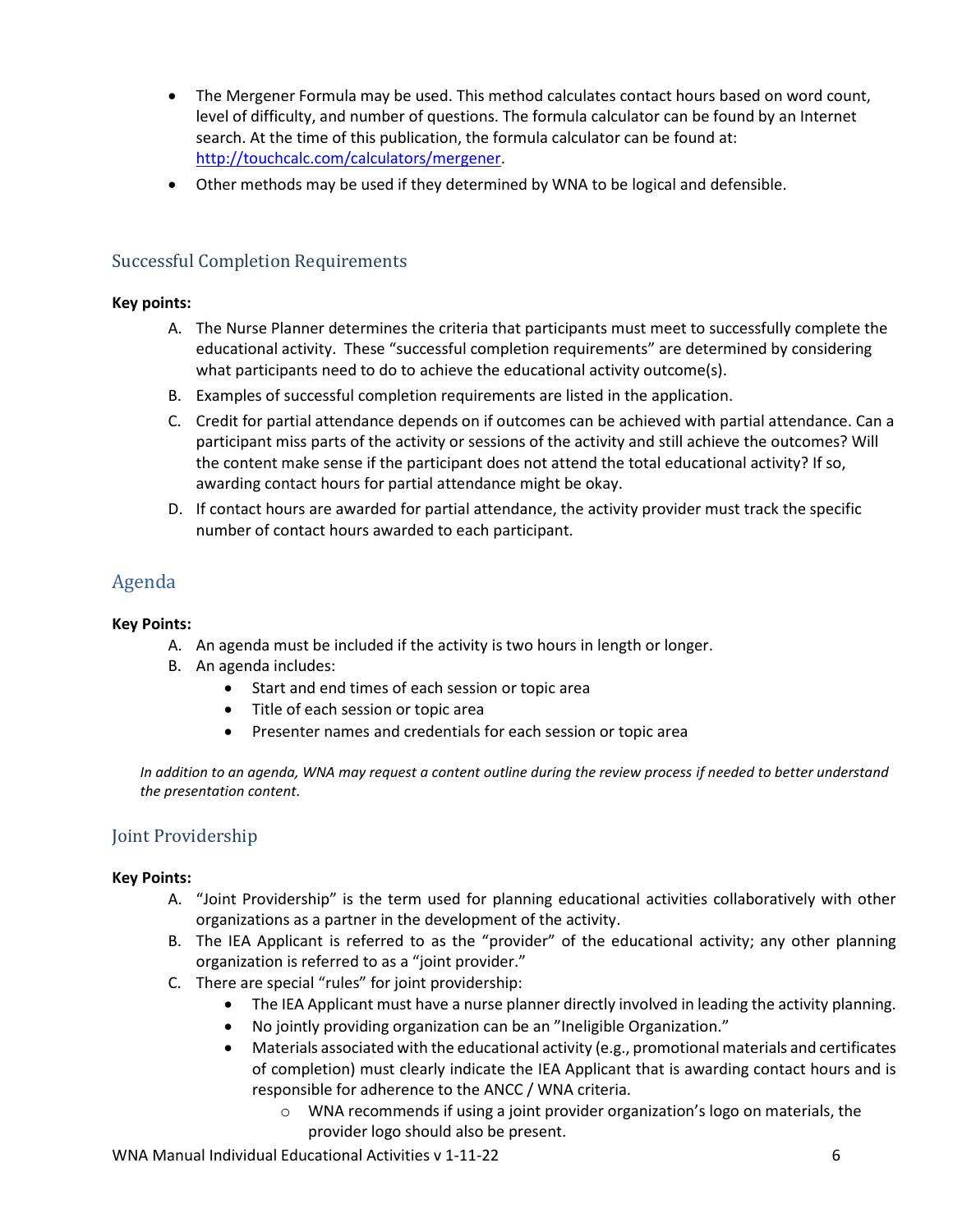- D. Required "Information Provided to Learners" prior to an educational activity must indicate that an activity is jointly provided. See the WNA application for a sample statement to use for this requirement. (See also "Information Provided to Learners" section of manual.)
- E. The Nurse Planner must ensure that the Provider organization maintains control of educational development and is responsible for adherence to ANCC criteria. This includes:
	- Determining educational outcomes and content
	- Selecting planners, presenters, faculty, authors and/or content reviewers
	- Awarding of contact hours
	- Recordkeeping procedures
	- Evaluation methods
	- Management of commercial support
- F. The following must be included in the application:
	- A list of all jointly providing organizations
	- A "joint provider statement" this must be included on material the learner sees before the activity content is presented (e.g., brochure, registration website, handout, or PPT slide shown before the session).

# <span id="page-6-0"></span>Part 2 - Demonstrating and Communicating Educational Integrity and Independence

## <span id="page-6-1"></span>Key concepts

#### *1. Independence from Commercial Industry Influence of Ineligible Companies*

Healthcare educators must protect the learning environment from commercial industry influence to maintain the integrity and validity of educational content. The nursing continuing professional development (NCPD) process is designed to prevent commercial influence by "Ineligible Companies."

The definition of an Ineligible Company is one whose primary business is producing, marketing, selling, re-selling, or distributing healthcare products used by or on patients. Examples of Ineligible Companies are found at [https://accme.org/accreditation-rules/standards-for-integrity-independence-accredited](https://accme.org/accreditation-rules/standards-for-integrity-independence-accredited-ce/eligibility)[ce/eligibility.](https://accme.org/accreditation-rules/standards-for-integrity-independence-accredited-ce/eligibility) Parent companies and subsidiaries of such companies are also ineligible to participate in for-credit education.

Many healthcare professionals have financial relationships with Ineligible Companies. By identifying and mitigating relevant financial relationships, we create a protected learning space free from influence of organizations that may have an incentive to introduce commercial bias into education. Examples of financial relationships with Ineligible Companies are listed on the WNA Disclosure Form and include relationships such as paid advisory roles, research roles, stockholders, and many others.

#### *2. Relevant Financial Relationship*

A relevant financial relationship exists when an individual in a position to control or influence the content of an educational activity has a financial relationship with an Ineligible Company and the content of the activity is related to the products or business lines of the Ineligible Company.

The following is an abbreviated outline of the requirements for ensuring independence and content integrity when planning educational activities. See [www.accme.org/standards](http://www.accme.org/standards) for the specific Standards that must be upheld in for-credit education.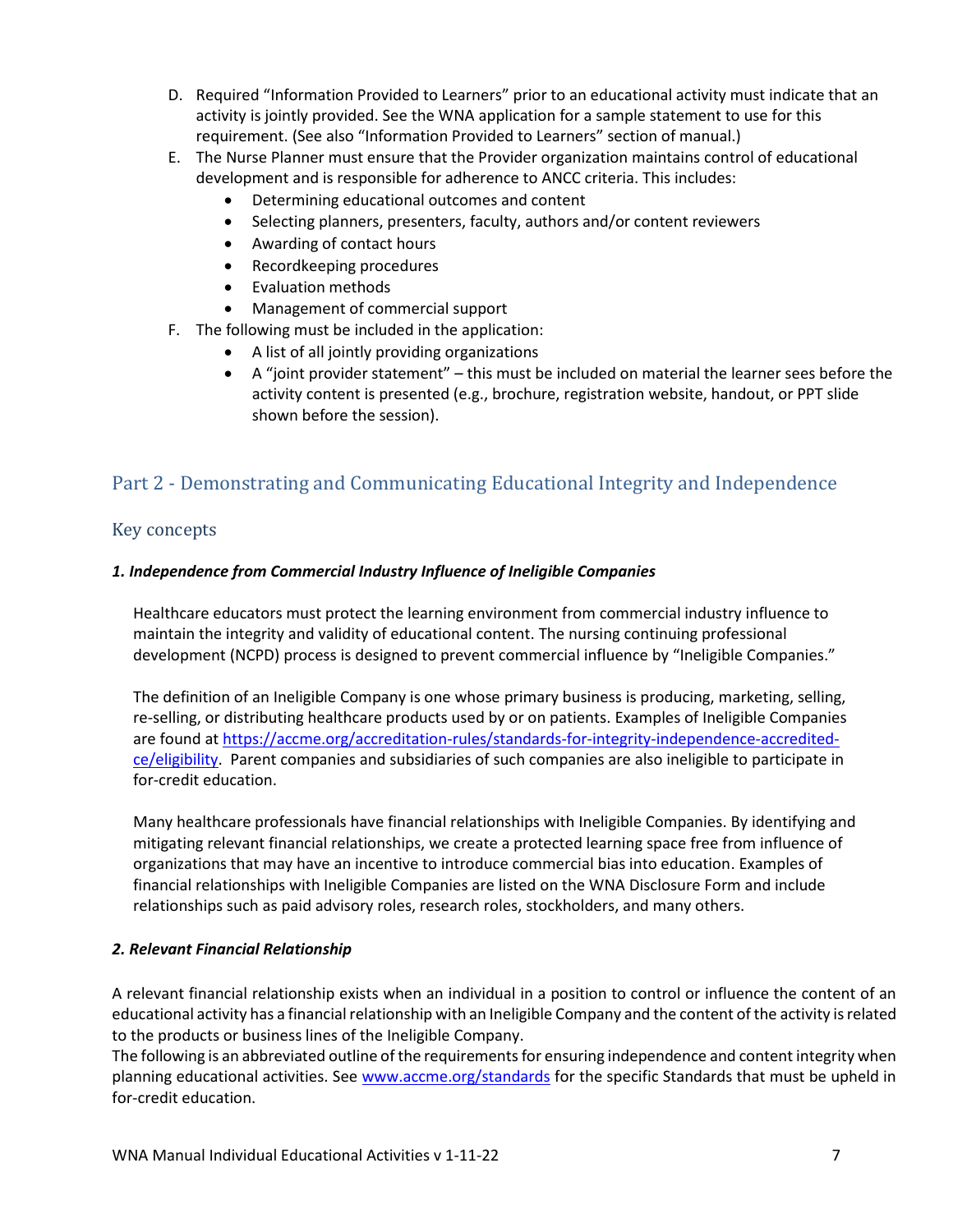# <span id="page-7-0"></span>Those in Control of Content

#### *Key Points:*

- A. The Nurse Planner ensures that the educational activity is developed in compliance with ANCC accreditation criteria as adopted by WNA and chooses the appropriate planning committee members.
- B. There is a two-person minimum on planning committee; one Nurse Planner and one content expert The Nurse Planner can also be the content expert, but a minimum of two people is still required to plan the activity.
- C. Only ONE qualified Nurse Planner (holds BSN / BAN or higher degree in nursing) can be designated and is responsible for planning process using ANCC/WNA criteria.
- D. The NP is operationally responsible for verifying qualifications of all in control of content (planners, speakers, content developers, reviewers of content, other faculty) but this information is not submitted as part of the application.
- E. Content expert vs. content reviewer
	- These are very different roles.
	- Content expert = Subject Matter Expert
	- Content Reviewer = person outside of the planning committee, selected by planning CTE; reviews content prior to activity for quality of content (best available evidence, scientific validity). May review for bias or any other concerns.

# <span id="page-7-1"></span>Identifying, Mitigating, and Disclosing Relevant Financial Relationships

- A. Requirements for composition of the planning team are noted earlier in this manual under the Plan to Meet Essential Requirements section. Additional information is found in the Application.
- B. All individuals in control of content must be listed in the Application with name, credentials, and role.
- C. The Nurse Planner is responsible for collecting information from all individuals in control of content to identify all of their financial relationships. This includes all content planners, presenters, self-study content developers, reviewers of educational content, and any other faculty involved with the educational planning, implementation, and evaluation.
	- All individuals in a position to control content of an educational activity must be provided with the definition of an Ineligible Company prior to disclosing all financial relationships with an ineligible company.
- D. The Nurse Planner then evaluates the relationships disclosed from all in control of content to determine if they are relevant to the educational content being presented.
- E. If so, the Nurse Planner takes specific actions to mitigate the relevant financial relationships, thus reducing the risk of commercial industry influence.
	- Mitigation strategies will be different depending on the individual's role. A full list of mitigation strategies is available on the WNA website.
	- Documents to communicate with presenters about these processes are included on the WNA website.
- G. The Nurse Planner also ensures that the relevant financial relationships of anyone in control of content are disclosed to learners prior to the education taking place.
	- Examples of disclosure to learners of relevant financial relationships, or the lack there-of, are found on the WNA website.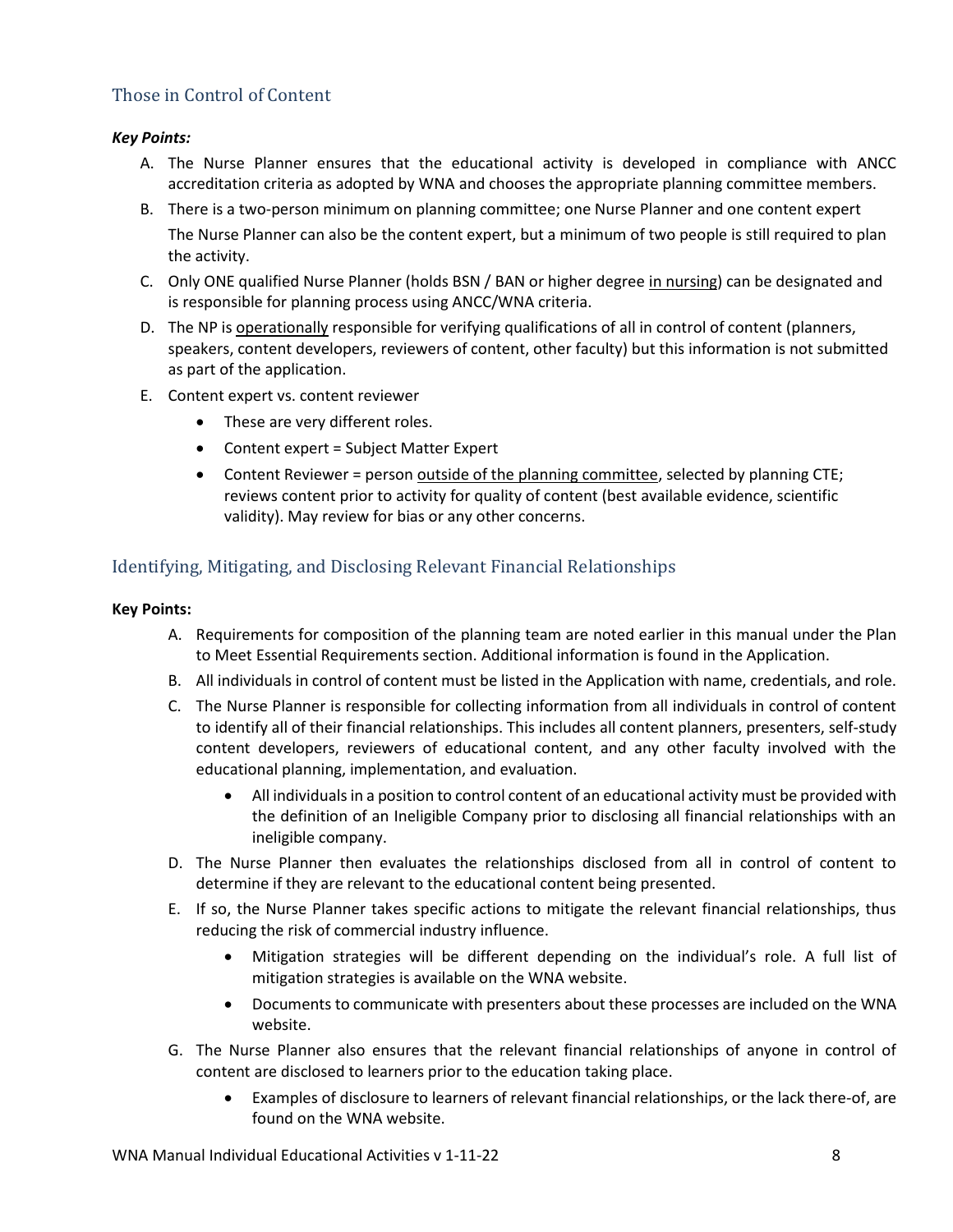- H. The Nurse Planner must be actively engaged in these processes and is ultimately accountable for compliance.
- I. The WNA Application must contain the results of disclosure from all individuals in control of content and a completed "Nurse Planner Mitigation Worksheet" that summarizes any reported relationships and interventions.

#### *Required Processes: Relevant Financial Relationships - Identification, Mitigation, and Disclosure to Learners*

The information on the following page is from the WNA "Nurse Planner Mitigation Worksheet." This document summarizes the processes the applicant must implement at the start of educational planning related to financial relationships of those in control of content – planners, presenters, developers of enduring materials, reviewers of content, and other faculty.

The Nurse Planner Mitigation Worksheet (Includes, Part A – Instructions and Part B – Required Documentation) may be found on the WNA website.

This section left intentionally blank.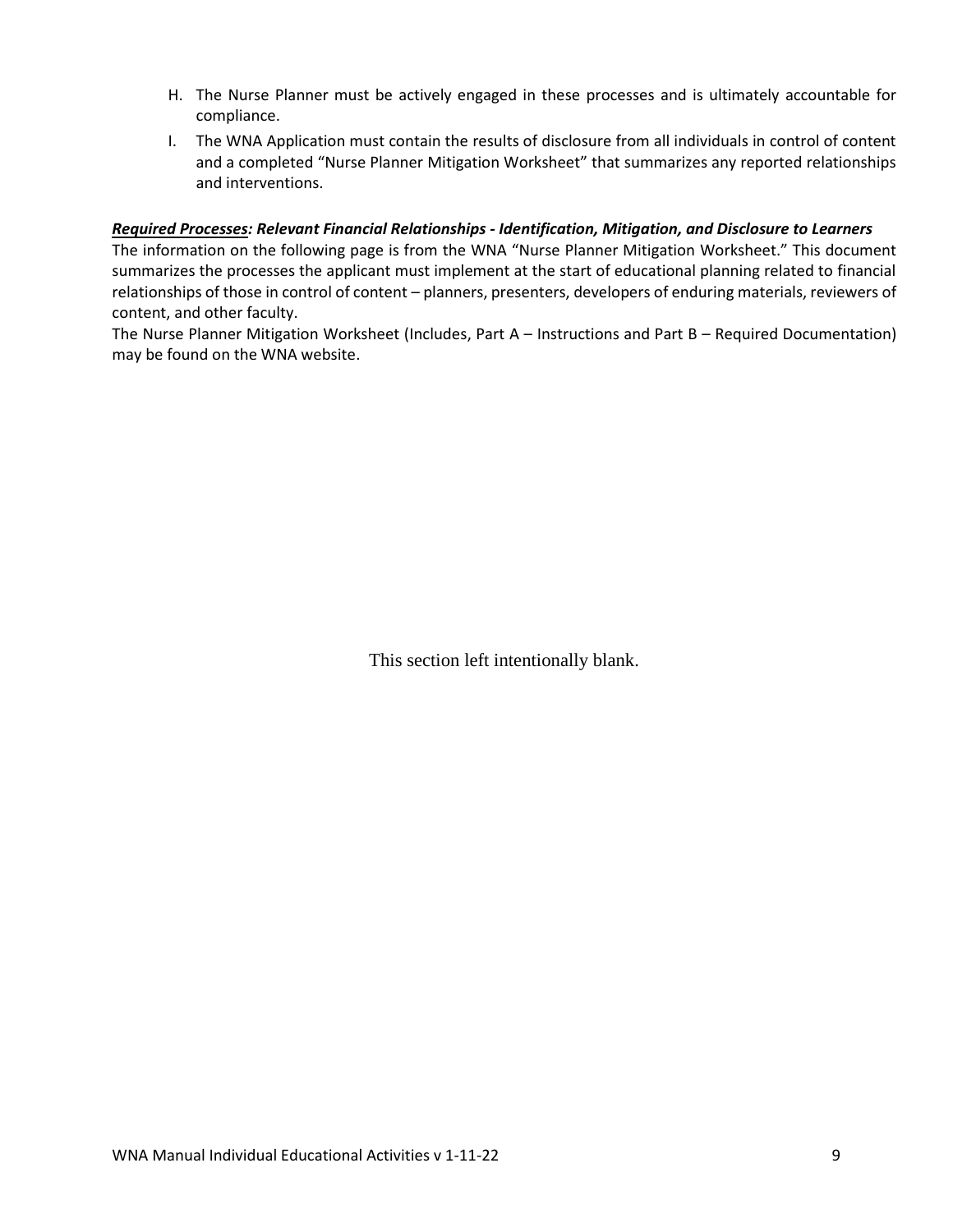**NOTE:** The Nurse Planner (NP) is responsible for completion of this process/documentation worksheet to identify and mitigate relevant financial relationships for everyone who controls the content of an educational activity (i.e., nurse planner, planners, presenters, enduring material content developers, etc.). Be sure mitigation strategies are appropriate to the person's role and that mitigation strategies are implemented before each person begins their role in the activity.

**NOTE: If any of the following statements apply to your educational activity, you do not need to identify, mitigate, or disclose relevant financial relationships for that activity:**

- It will only address a non-clinical topic (e.g., leadership, precepting, or communication skills training).
	- It is for a learner group that is in control of the content entirely (e.g., spontaneous case discussion conversation among peers).\* (RARE)  $\circ$  This does not include Regularly Scheduled Series such as Tumor Boards, M&M Conference, etc.
- It is a self-directed educational activity where the learner will control their educational goals and report on changes that resulted.\* (RARE)

#### *\* Contact WNA for further guidance if you think this describes the educational activity you will be planning.*

**STEP 1: Before planning the educational activity**, **collect information** from everyone in a position to control the content of an educational activity (i.e., nurse planner, planners, presenters, enduring material content developers, etc.).

• Ask each person to provide information about **all** their financial relationships with ineligible companies over the previous **24 months**. There is no minimum financial threshold; individuals must disclose all financial relationships with ineligible companies, regardless of the amount.

• **You must use this definition when you collect the information**: "Ineligible companies are those whose primary business is producing, marketing, selling, reselling, or distributing healthcare products used by or on patients." (*Using a WNA Disclosure Form meets this requirement.)*

#### **STEP 2: Review all relationships and exclude owners and employees of ineligible companies** from participating in any educational role unless the activity meets one of the three exceptions listed below.

- Refer to the Standards [\(www.accme.org/standards\)](http://www.accme.org/standards) for the definition and examples of ineligible companies.
- Still not sure? Research the company (use internet or other sources) and determine if the company produces, markets, sells, resells, or distributes healthcare products used by or on patients.
- There are only three **exceptions** that allow for owners and/or employees of ineligible companies to participate as planners or faculty in approved continuing education. If these exceptions do not exist, the owner/employee MUST be excluded:
	- 1. When the content of the activity is not related to the business lines or products of their employer/company.
	- 2. When the content of the approved activity is limited to basic science research, such as pre-clinical research and drug discovery, or the methodologies of research, and they do not make care recommendations.
	- 3. When they are participating as technicians to teach the safe and proper use of medical devices, and do not recommend whether or when a device is used. (*Note - contact hours cannot be given for vendor/exhibitor interactions*.)

#### **STEP 3: Determine which financial relationships are relevant to the content of the educational activity.**

Financial relationships are relevant if the following three conditions are all met for the individual who will control content of the education:

- A financial relationship, in any amount, exists between the person in control of content and an ineligible company.
- The financial relationship has existed at any time during the past 24 months.
- The content of the education is related to the products or business lines of an ineligible company with whom the person has a financial relationship.

### **A. Document on the Nurse Planner Mitigation Worksheet all relationships listed on the Disclosure Forms of those in control of content.**

|--|

| STEP 4: Mitigate relevant financial relationships. Mitigation steps include at least one of the following:                                        |                                                                                |  |
|---------------------------------------------------------------------------------------------------------------------------------------------------|--------------------------------------------------------------------------------|--|
| Presenters/Faculty/Others:<br>Planners:                                                                                                           |                                                                                |  |
| Divesting the relationship<br>$\bullet$                                                                                                           | Divesting the relationship                                                     |  |
| Recusal from controlling aspects of planning and content with which<br>$\bullet$                                                                  | Peer review of content by person without relevant financial relationships<br>٠ |  |
| there is a financial relationship                                                                                                                 | Attestation that clinical recommendations are evidence-based and free          |  |
| Peer review of planning decisions by persons without relevant financial<br>$\bullet$                                                              | of commercial bias (e.g., peer-reviewed literature, adheres to evidence-       |  |
| based guidelines) [See also Part B of this form.]<br>relationships                                                                                |                                                                                |  |
| Other methods – Must describe method in detail.<br>$\bullet$                                                                                      | Other methods - Must describe method in detail.                                |  |
| STEP 5: Document the mitigation strategies used for each person with a relevant financial relationship in Part B of this Nurse Planner Mitigation |                                                                                |  |
| Worksheet or note if the listed relationship was determined by the NP to be not relevant. See examples in Part B of this form.                    |                                                                                |  |

**STEP 6: Disclose to learners,** prior to content delivery, the presence or absence of relevant financial relationships for all persons in control of content:

- Name
- Name of ineligible company with which there is a relationship.
- Nature of the relationship
- Statement that all relevant financial relationships have been mitigated. (NEW)

*See Toolkit "Examples of Communicating Disclosure to Learners" to develop and document your disclosures to learners.*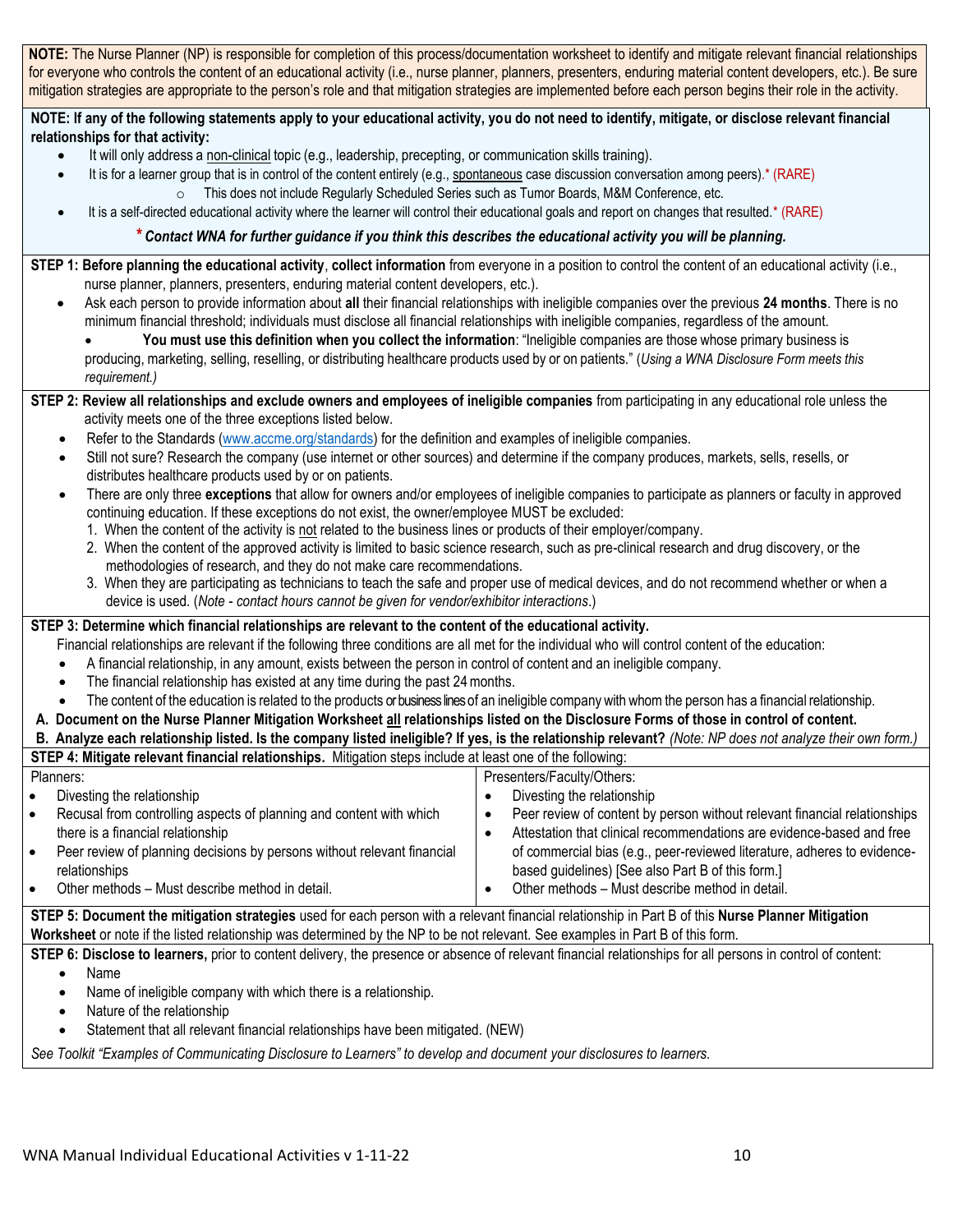# <span id="page-10-0"></span>Commercial Support

#### *Key Concepts:*

- 1. Commercial Support is defined as:
	- Financial Support—money supplied by an Ineligible Company to be used by an Applicant for expenses related to the educational activity. Financial support may be provided as an unrestricted grant, educational grant, donation, or scholarship; and/or
	- In-kind Support—materials, space, or other nonmonetary resources or services used by an Applicant to conduct an educational activity, which may include but are not limited to human resources, marketing services, physical space, equipment such as audiovisual components, and teaching tools (for example, anatomic models).
- 2. Ineligible companies providing Commercial Support for continuing educational activities may not influence or participate in the planning, implementation, or evaluation of an educational activity.
- 3. Pre-determined vendor fees are not commercial support.
- 4. An organization may purchase vendor space and also provide Commercial Support. These are considered separate transactions. An organization may provide Commercial Support without being a vendor.

- A. Se[e www.accme.org/standards,](http://www.accme.org/standards) Standards 2 and 5 if you plan to accept commercial support for an educational activity.
- B. All of the following requirements to ensure content integrity must be satisfied by the Applicant when Commercial Support is accepted:
	- **A written agreement outlining the terms of the relationship and the support that will be provided by the Ineligible Company is obtained from each company providing support prior to the educational activity date and must be part of the Application. A Commercial Support Agreement template is located on the WNA website.**
	- Receipt of Commercial Support must be disclosed to learners. This includes listing the names of the Ineligible Company only. No Ineligible Company logos may appear on educational materials of any kind.
	- All payments for expenses related to the educational activity must be made by the Applicant, not by the Ineligible Company providing support.
	- The Applicant must keep a record of all payments made using Commercial Support funding.
	- The Applicant is responsible for maintaining an accounting of expenses related to Commercial Support.
	- Commercial Support funds may be used only to support expenses directly related to the educational activity.
	- Commercial Support may be used to pay for all or part of an educational activity and for expenses directly related to the educational activity, including but not limited to travel, honoraria, food, support for learner attendance, and location expenses. Commercial Support may be used to support more than one educational activity at the same time or multiple activities over a period of time.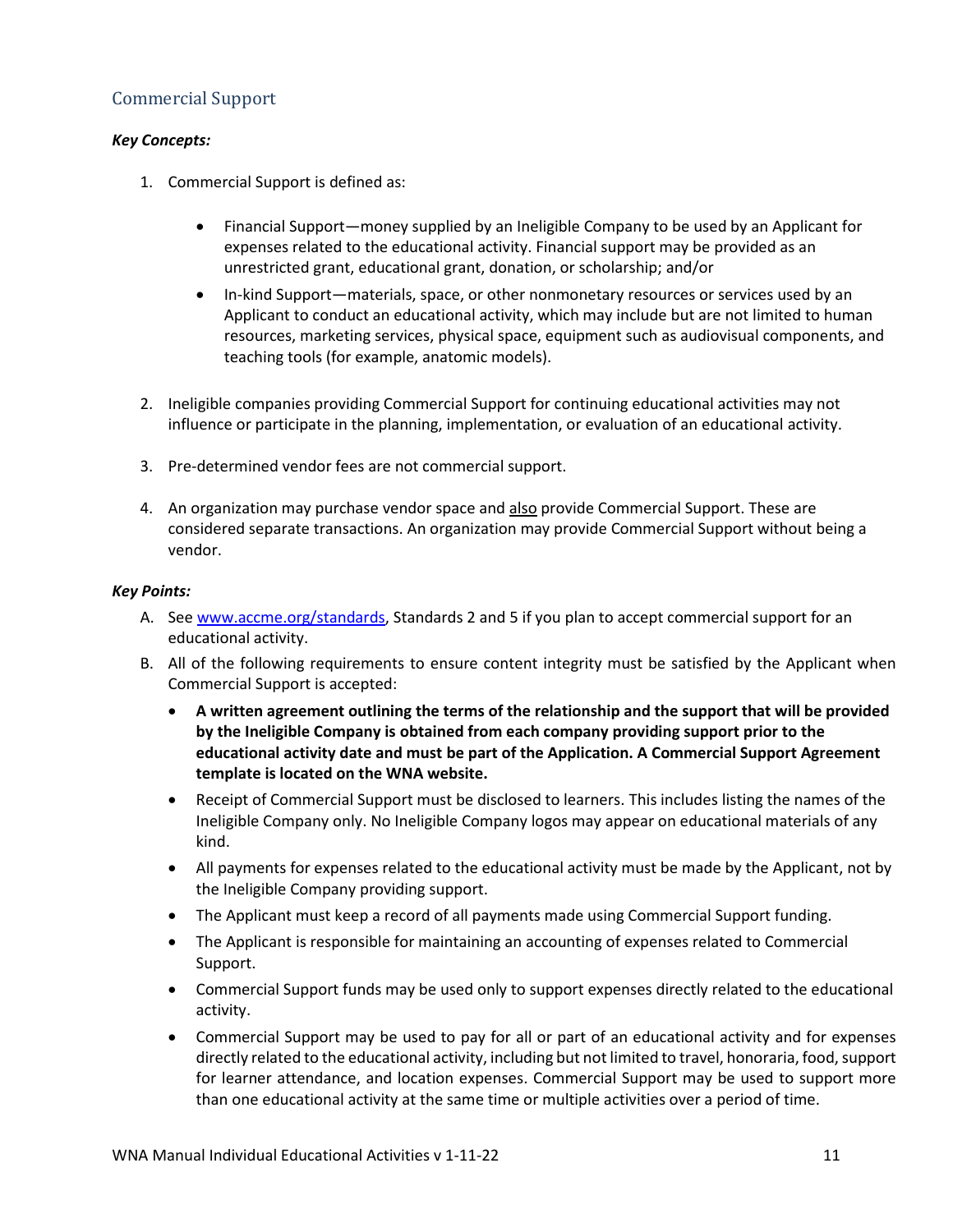# <span id="page-11-0"></span>Additional Management of Industry Influence: Exhibitors and Advertising

### *Key Points:*

- A. Se[e www.accme.org/standards,](http://www.accme.org/standards) Standards 2 and 5 if you plan to have exhibitors or advertising during your NCPD activity.
	- A **30-minute time interval** must separate learning content from sessions influenced by ineligible companies held in the same educational space (same room for live activities, same meeting and platform for virtual activities.)
	- Learners must not be obligated to see or hear information from ineligible companies while engaged in the activity.
	- Activities influenced by ineligible companies must be clearly indicated and communicated as such.
	- Educational materials must not contain any references to ineligible companies, including corporate or product logos.
	- Educators may not share identifying information of learners with Ineligible Companies.

## <span id="page-11-1"></span>Additional Information on Maintaining Content Integrity and Validity

#### *Key Points:*

- A. Se[e www.accme.org/standards,](http://www.accme.org/standards) Standard 1 for important information about content validity.
- B. All the Standards are designed to protect content integrity.
- C. There are individuals without relevant financial relationships that may influence content integrity by promoting their own interests. Examples are book authors, consultants, or others who offer healthcare related services.
- D. The Nurse Planner must engage with those in control of content to ensure The Standards are met.

# <span id="page-11-2"></span>Required Information Provided to Learners – "Disclosure to Learners"

- A. Learners must receive specific, required information prior to the start of an educational activity. For live activities (in-person or virtual), required information must be provided to the learner prior to delivery of the educational content.
- B. For enduring materials (written or online activities), required information must be visible to the learner prior to the start of the educational content.
- C. The following information may be provided any time before the activity in a variety of formats. All information in the table below is provided to the learner before the activity. It can be provided in the pre-session flier/brochure/ebrochure, registration website, other promotional materials, or in immediate pre-session disclosure to learners in slides or a handout.
- D. Required information for learners includes the following:

| For all educational activities: | If applicable to the specific educational activity: |
|---------------------------------|-----------------------------------------------------|
| Name of IEA Applicant           | IF you have accepted Commercial Support to          |
|                                 | financially support the activity: Learners must     |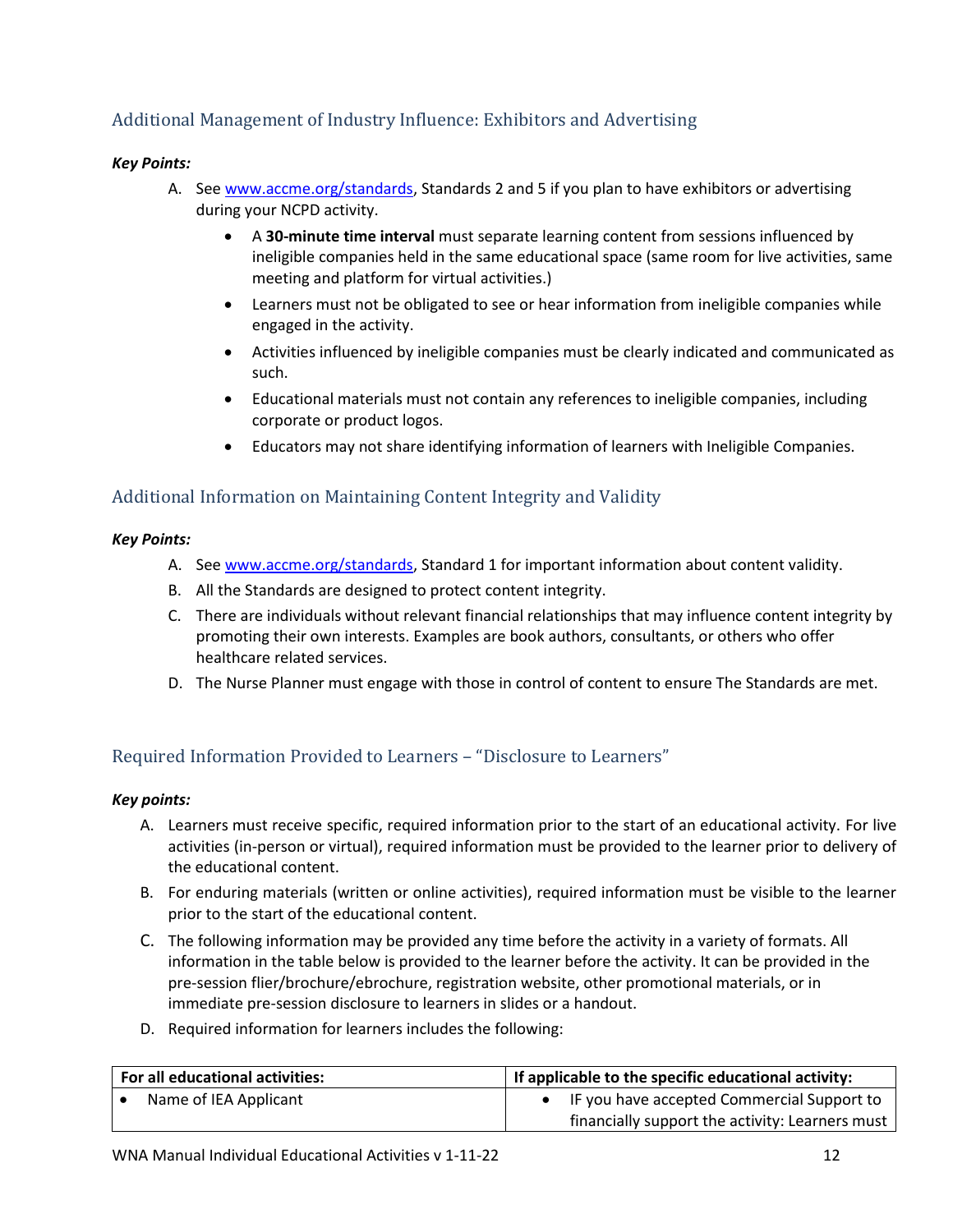- WNA "Submitted" statement if activity is not yet approved, or official approval statement provided by WNA to the IEA applicant upon approval. (See page 16-17.)
- "Successful completion requirements" Learners are informed of the criteria that will be used to award contact hours.
- Presence or absence of relevant financial relationships for all individuals in a position to control content.\*
	- For individuals who have a relevant relationship, the following required information must be provided to learners Name of individual; Name of commercial interest; and Nature of the relationship the individual has with the commercial interest.
	- If no relevant relationship exists, the activity provider must inform learners that no conflict of interest exists for any individual in a position to control the content of the educational activity.

be informed if an Ineligible organization has provided financial or in-kind support for the educational activity.

- IF Joint providership: Learners are informed of who the provider (the IEA APPLICANT) of the educational activity is and all other organizations that participated in joint planning of the activity.
- Expiration of enduring materials: Educational activities provided through an enduring format (e.g., print, electronic, web-based) are required to include an expiration date documenting the time period during which contact hours will be awarded. The expiration date is the completion date after which no certificates will be issued, and no contact hours will be awarded.

\*Disclosure to learners or relevant financial relationships is not required for non-clinical topics. Contact WNA before proceeding if you think you have a non-clinical topic.

# <span id="page-12-0"></span>Part 3: EDUCATIONAL DEVELOPMENT

### *Key concepts:*

- 1. Nursing Continuing Professional Development (NCPD) starts with identification of a problem, need for improvement, or need for new information that can be resolved by education (vs. resolved by system changes or some other method, when education is not the appropriate intervention).
- 2. Gaps may be present in clinical practice, administration, education, and research.
- 3. If the gap is related to a lack of knowledge, skills, and/or practices of registered nurses, an educational intervention is appropriate. The gap may exist for other reasons, however, and alternative, noneducational strategies may need to be considered.
- 4. Gap, underlying need, learning outcomes, learner engagement strategies, and evaluation methods should be in alignment, and all of these depend on if a gap is in knowledge, skill, or practice.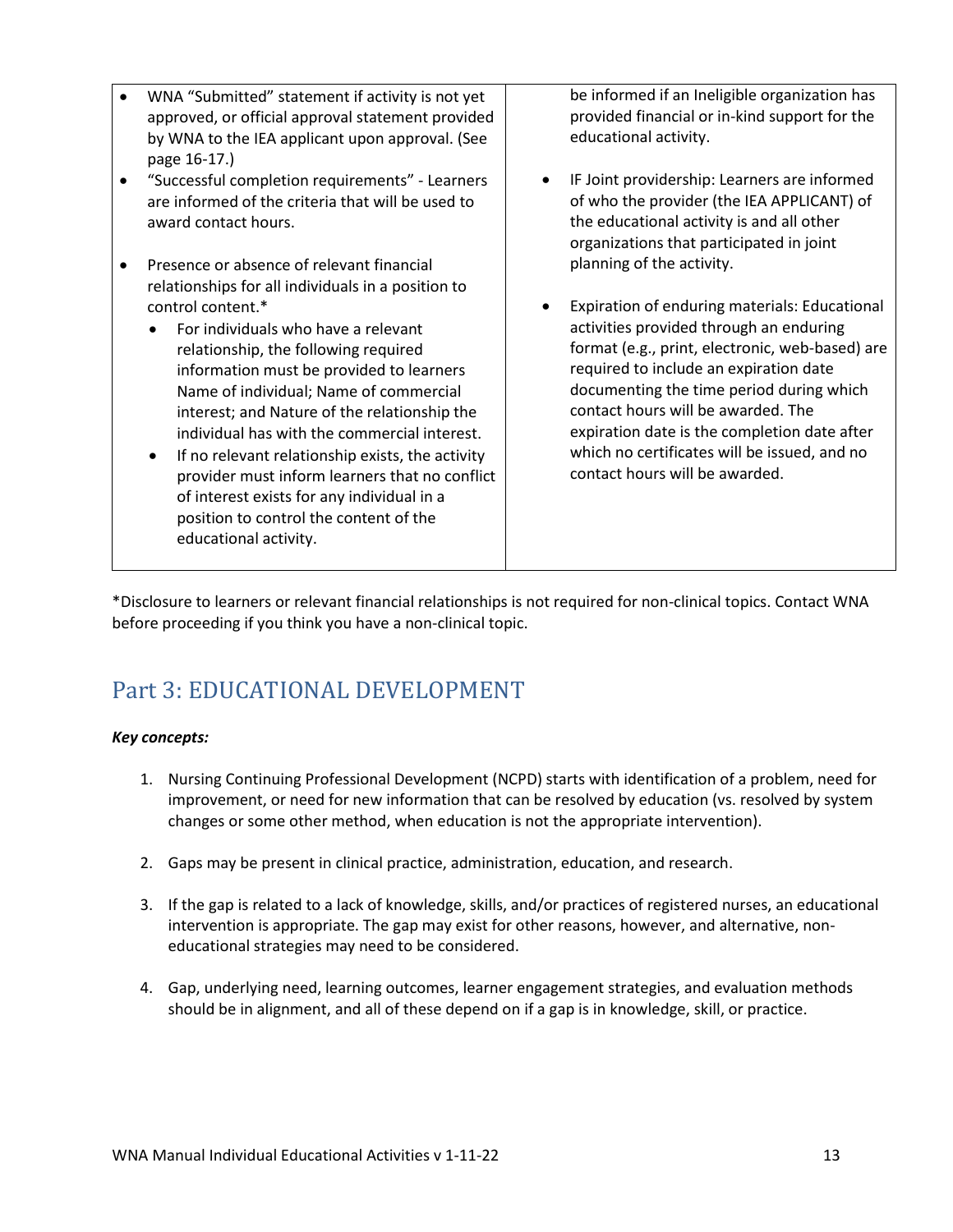# <span id="page-13-0"></span>Professional Practice Gaps

#### *Key Points:*

- A. NCPD must be based on a professional practice gap (PPG).
	- a. A PPG is the difference between the current state of knowledge, skill, or practice and the desired state.
- B. Some questions to help in initial planning are,
	- a. "What is the problem or improvement opportunity that has created the need for this activity?"
	- b. "What is the root cause of the gap?"
	- c. "What nursing need or behavior is leading to the problem? "
	- d. "What is the 'current state' (what does the situation look like right now) compared to "the 'desired state' (what would it look like if the problem was solved)?"
	- e. "What data do we have to support that there is a need for this learning activity?"
- C. The Gap statement should be concise, brief, and clear. (Longer statements are ok but need to describe the root cause of the problem. One sentence is usually adequate.

Example of a Professional Practice Gap : "The problem we are addressing with education is that nurses are not familiar with new evidence-based standards for administration of insulin for hospitalized patients with Type 1 diabetes."

# <span id="page-13-1"></span>Analyze Evidence that the Gap Exists

#### *Key Points:*

Think about and answer the three questions from the application using these tips:

#### **A. How do you know a practice gap exists for your target audience?**

- Stating there is a "need" or "request," or indicating the education is "mandatory" are not adequate responses. What is the underlying reason for the request or mandate?
- "We know this education is needed by looking at \_\_\_\_\_\_\_\_\_."
- The need should be related to your specific target audience.

#### **B. What data do you have to show this?**

- Examples of types of evidence to validate a gap include:
	- i. Survey data from learners, subject matter experts (SMEs), target audience members, or other stakeholders
	- ii. Input from learners, managers, or other SMEs about what the gap is and why it exists
	- iii. Evidence from quality studies or performance improvement opportunities, or quality improvement data
	- iv. Literature review to identify trends and information about the topic area
	- v. Observation
- If your evidence is weak, try reviewing the literature for evidence of the problem in other similar organizations; or, try asking other departments for help / data.

#### **C. What does analysis of the data show you about why the educational opportunity exists?**

- What does the data tell you about the problem?
- What is the root cause of the problem?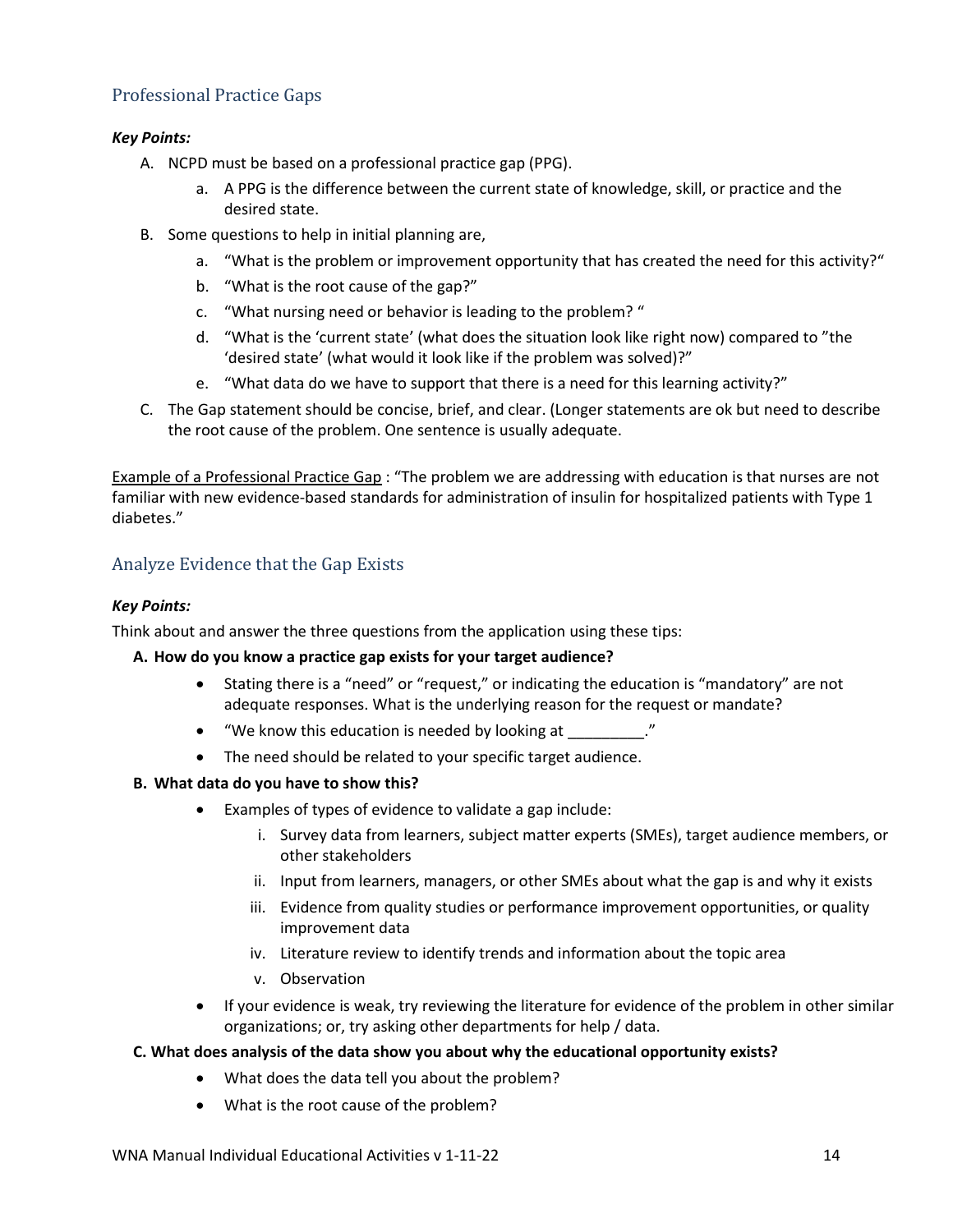# <span id="page-14-0"></span>Target Audience

#### *Key Points:*

- A. The target audience is defined as the specific registered nurse learners or health care team members the educational activity is intended to impact.
- B. Think about who needs the new knowledge and why? It could be nurses or interdisciplinary teams.

## <span id="page-14-1"></span>Determining Underlying Learning Needs

#### *Key Points:*

A. Underlying causes of professional practice gaps:

- i. Nurse doesn't "know" something (Knowledge Gap) ("K")
- Lack of new nursing information or information from an existing body of nursing knowledge
- ii. Nurse lacks the skill to do something (Skills Gap) ("S")
- iii. Nurse is not doing something in practice (Practice Gap) ("P")
- B. Drill down into the problem and determine if the underlying need is a lack of knowledge, skill, and/or practice.
	- i. This stage of planning is critical. If you don't know what the underlying need is (gap in K, S, or P), you don't know what the educational content should address.
	- ii. There could be one or more areas of need (K, S, and/or P)

## *iii. If you design education to address a problem in practice, you must be able to evaluate in the practice setting, after the activity if the education helped close the gap.*

# <span id="page-14-2"></span>Learning Outcome(s)

- A. The Nurse Planner and Planning Committee develop the desired learning outcome for participants in the target audience.
- B. Learning outcomes address the knowledge, skill or practice needs that contribute to the professional practice gap. Achieving the learning outcome results in narrowing or closing the identified gap.
- C. Learning outcomes describe specifically what a learner should know, be able to do, or be able to apply to practice as a result of participating in the educational activity.
- D. The learning outcome must be observable and measurable; you will measure the learning outcome.
- E. A learning outcome may be assessed in the short term or long term. Practice outcomes are assessed after participants have had time to implement what they have learned in their practice setting.
- F. A learning outcome is not an "objective." Nursing no longer uses learning objectives to design education. You can still have objectives – they are the "stair steps" that get you to the outcome.
- G. There is no magic number of learning outcomes required. There may be more than one learning outcome for an educational activity.
- H. Keep learning outcomes realistic for the activity what can learners really accomplish with one educational activity?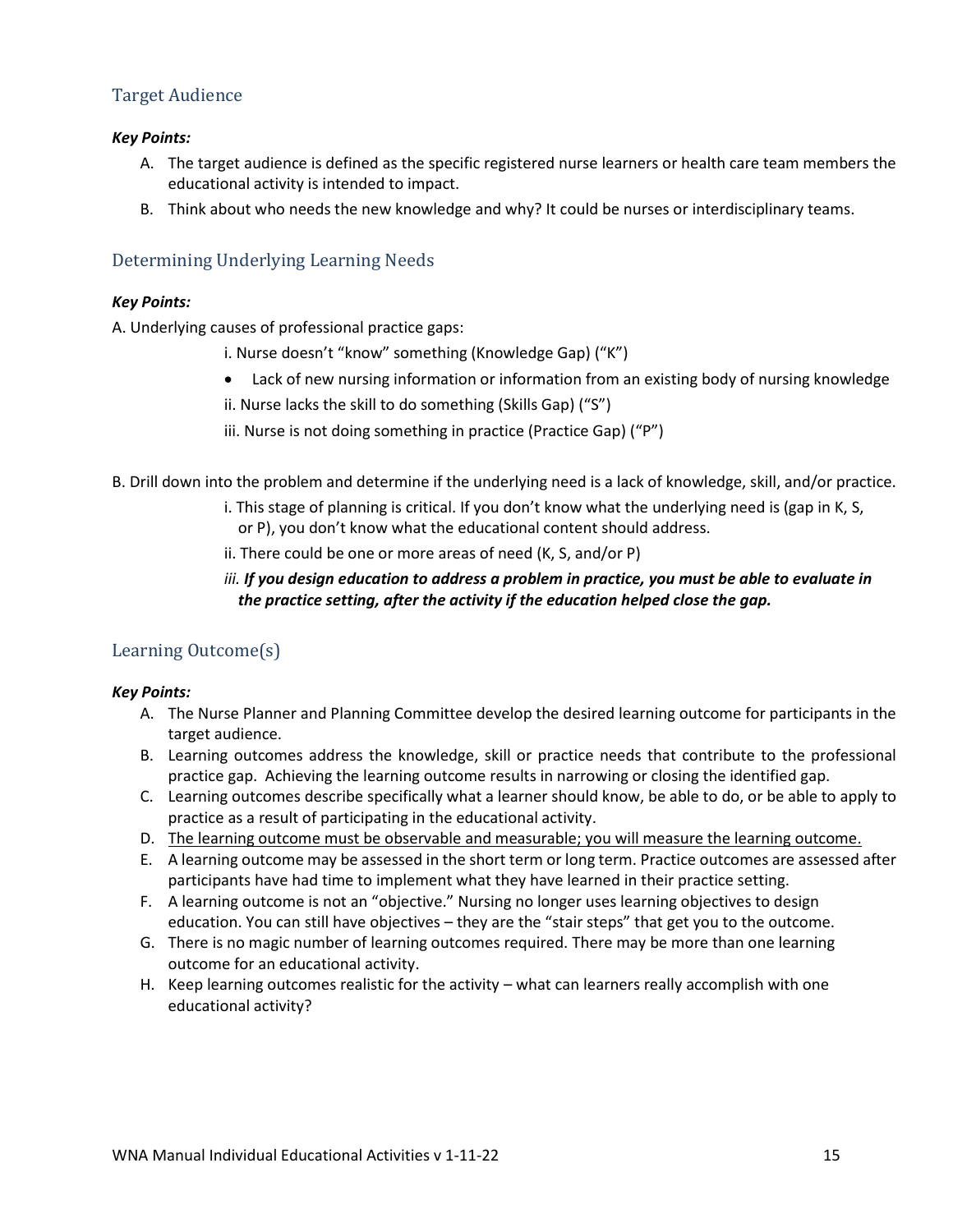*Examples of Learning Outcomes for Educational Activities with Comparison to Objectives:*

# **Learning Outcome**

| <b>Learning Objective</b>                                                                                                                             | <b>Learning Outcome</b>                                                                                                                                                                                                                                                                                                                                                             |
|-------------------------------------------------------------------------------------------------------------------------------------------------------|-------------------------------------------------------------------------------------------------------------------------------------------------------------------------------------------------------------------------------------------------------------------------------------------------------------------------------------------------------------------------------------|
| List 5 side effects of an Ahypertensive<br>agents<br>Discuss risks associated with untreated<br>hypertension<br>State normal range for blood pressure | Knowledge: Demonstrate knowledge of<br>evidence-based treatment for<br>hypertensive patients by passing post-test<br>with score of $\geq$ 80%<br>Competence/Skill: Correctly identify<br>required actions to manage patients in<br>hypertensive crisis by analyzing a case<br>study.<br>Performance: Utilize an evidence-based<br>protocol when caring for hypertensive<br>patients |

# **Learning Outcome**

| <b>Learning Objective</b>                                                                                                                                    | <b>Learning Outcome</b>                                                                                                                                                            |
|--------------------------------------------------------------------------------------------------------------------------------------------------------------|------------------------------------------------------------------------------------------------------------------------------------------------------------------------------------|
| Describe characterist is of effective<br>communication styles<br>List 5 methods of creating a safe<br>environment for holding a confidential<br>conversation | Knowledge: At conclusion of the educational<br>activity, participants will self-report knowledge<br>gain of effective communication styles using<br>Likert scale                   |
| Define SBAR<br>Apply the principles of SoAR when<br>communicating critical information                                                                       | Competence/Skill: At conclusion of the<br>educational activity, participants will self-report<br>intent to change practice by applying evidence-<br>based communication strategies |
|                                                                                                                                                              | Performance: At 6 month post-program<br>evaluation, participants will self-report actual<br>change in practice                                                                     |
|                                                                                                                                                              | Patient Outcomes: At 9 month post-program<br>evaluation, participants will self-report impact<br>on patient outcomesas a result of change in<br>communication strategies           |

Source: ANCC, 2015 (NOTE: The "X's" were added by WNA, 2018 to show we no longer focus on objectives).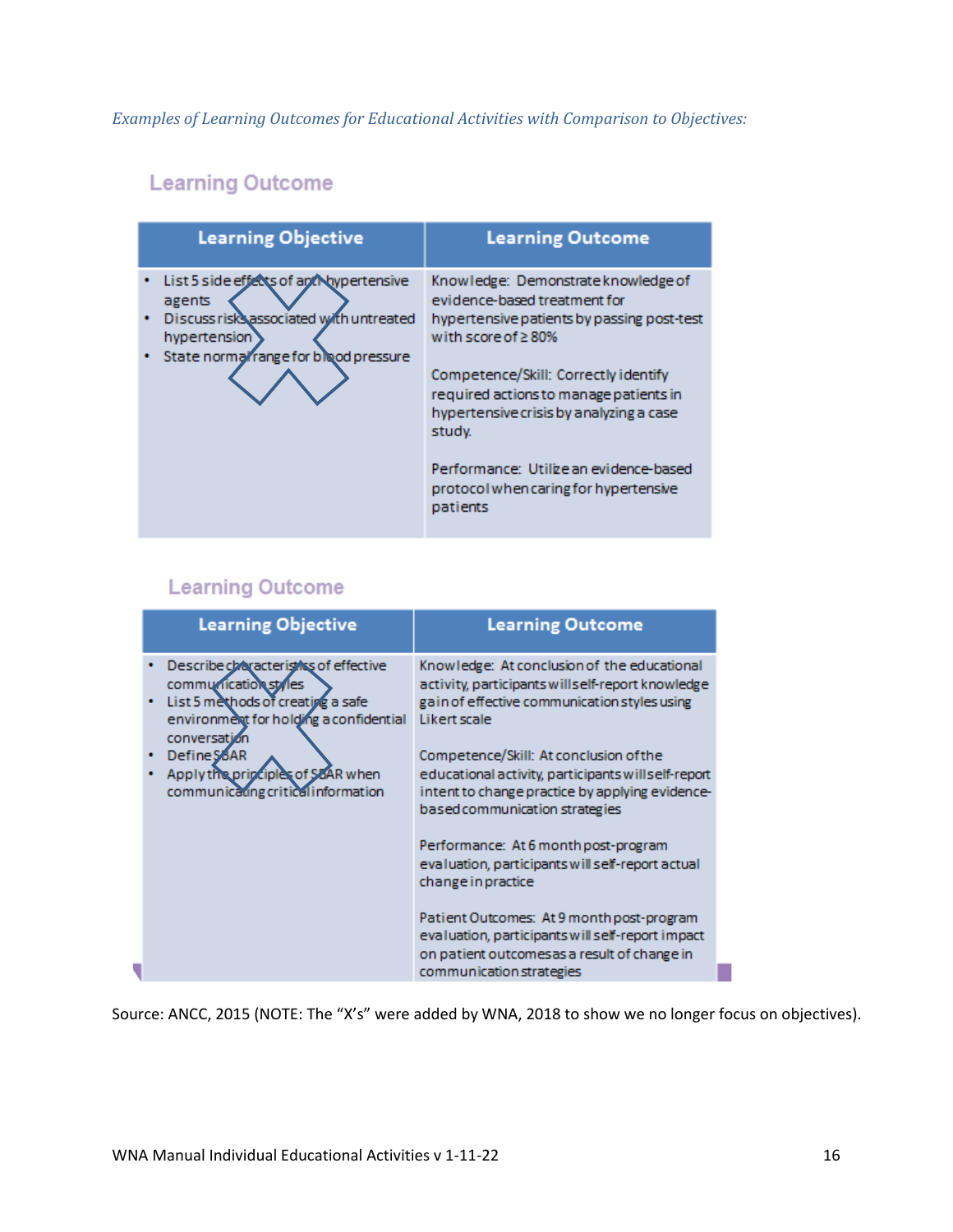# <span id="page-16-0"></span>Content for Educational Activity

#### *Key Points:*

- A. Content for the educational activity may be chosen by the Nurse Planner and Planning Committee, or it may be selected by presenters or enduring material content developers.
- B. It's important to choose presenters / content developers who are subject matter experts and share the learning outcomes with those selecting the content.
- C. The Nurse Planner and Planning Committee are responsible for ensuring that content is based on the most current evidence, including but not limited to evidence-based practice, literature/peer-reviewed journals, clinical guidelines, best practices, and content experts' opinion.
- D. If there is concern that content selected is not based on best available evidence or may be biased within the educational activity, the Nurse Planner and Planning Committee may choose to engage a "reviewer of content."
- E. The purpose of a reviewer of content is to provide independent and expert evaluation of content to ensure best available evidence is presented, the content is balanced, and the content is not promotional or biased.
- F. There is not a specific format to use for citations in the application. Include:
	- Year published
	- Primary author (et. al.)
	- Title of publication
	- Title of article (if citation is for an article)
	- Volume and Chapter numbers if applicable
	- DOI number if applicable
	- For websites, list the specific URL for pages used, not just the general website URL. Include year of publication for web references, if available from the web page.
- G. The opinion of one person is not best evidence. Best evidence is current and from credible sources.
- H. Content that has previously been developed may be included within the educational activity. If previously developed content is incorporated, the Nurse Planner is responsible for ensuring the content:
	- Meets the criteria for best available evidence
	- Is appropriate in relation to the identified practice gap
	- Is used with appropriate permissions, as applicable

# <span id="page-16-1"></span>Active Learner Engagement

- A. As part of the design process, the Nurse Planner and Planning Committee develop ways in which to actively engage learners in the educational activity.
- B. Strategies to engage learners may include but are not limited to integrating opportunities for dialogue or question/answer, including time for self-check or reflection; analyzing case studies; and providing opportunities for problem-based learning.
- C. Active learner engagement may function as an opportunity for formative assessment during the educational activity by providing the presenter with immediate learner feedback.
- D. Choose strategies appropriate to the underlying learning need (K, S, P). Examples of each are included in the application.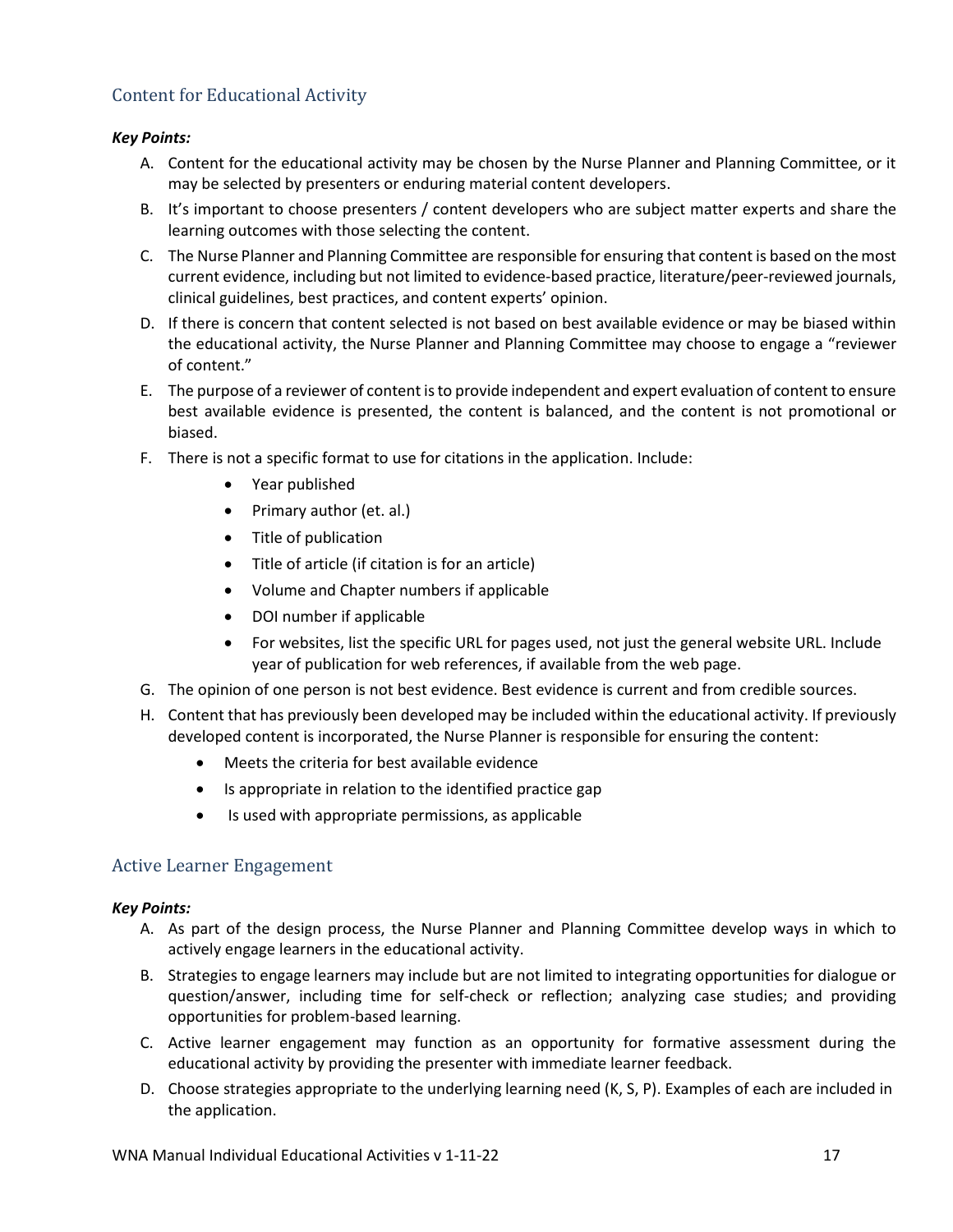# <span id="page-17-0"></span>Certificate or Documentation of Completion

#### *Key Points:*

- A. A certificate or documentation of completion is awarded to a participant who successfully completes the requirements for the individual education activity.
- B. The certificate or document must include:
	- Title and date of the educational activity;
	- Name and address of the provider of the educational activity (web address acceptable) this is the IEA Applicant organization;
	- Number of contact hours awarded;
	- WNA Approval Statement; and
	- Participant name or space for

#### *Approval Statement and Submitted Statement if not yet approved by WNA*

#### *Key Points:*

- A. The official WNA Approval statement must be displayed clearly to the learner, worded exactly as provided to the applicant by WNA, and used only after WNA approval of the application.
- B. After the educational activity is approved by WNA, IEA Applicants are required to provide the official WNA Approval Statement to learners prior to the start of each educational activity and on each certificate of completion.
- C. BEFORE THE ACTIVITY IS APPROVED, THE FOLLOWING "SUBMITTED" STATEMENT MAY BE USED. THIS SHOULD BE THE ONLY REFERENCE TO CONTACT HOURS FOR NOT-YET-APPROVED EDUCATION:

"This activity has been submitted to WNA CEAP for approval to award contact hours. Wisconsin Nurses Association is an accredited approver by the American Nurses Credentialing Center's Commission on Accreditation."

D. APPROVAL STATEMENT - USE THIS STATEMENT ON CERTIFICATES (INCLUDING THE CERTIFICATE SAMPLE SUBMITTED WITH YOUR APPLICATION) AND ON PROMOTIONAL MATERIAL AFTER THE ACTIVITY IS APPROVED BY WNA FOR NURSING CONTACT HOURS:

"This nursing continuing professional development activity was approved by the Wisconsin Nurses Association, an accredited approver by the American Nurses Credentialing Center's Commission on Accreditation."

Use of this statement prior to WNA approval is prohibited.

E. Except for the use of these specifically worded statements, do not refer to ANCC or WNA in your materials. Do not use the term "accreditation" or "accredited" in your materials. Do not use any ANCC logo or WNA logo in your materials.

# <span id="page-17-1"></span>Evaluation

#### *Key Points:*

A. The Nurse Planner and Planning Committee determine the method that will be used to evaluate the educational activity. Evaluation needs to be conducted after the conclusion of the educational activity. Evaluation may also be formative and integrated within the educational activity.